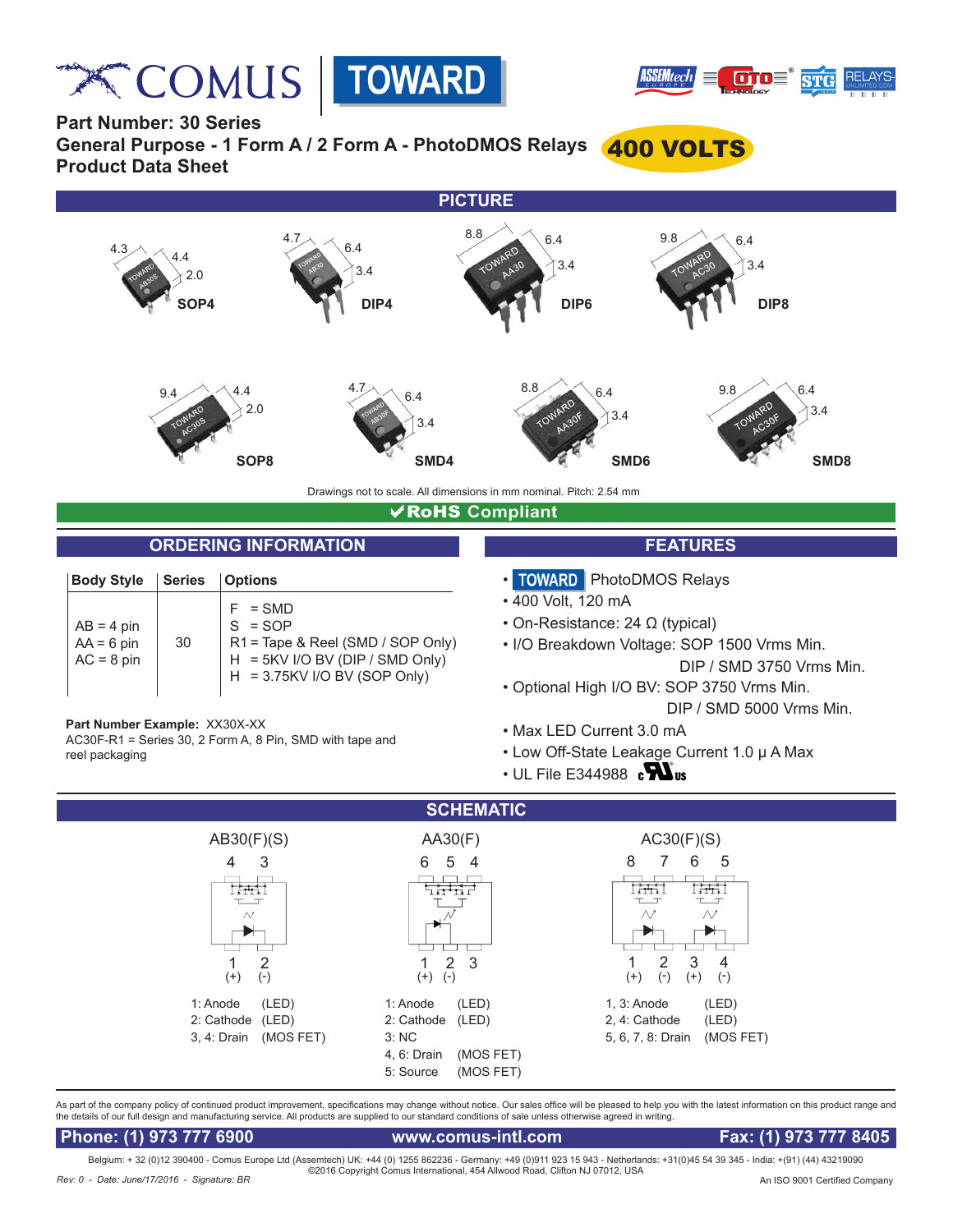





# **Part Number: 30 Series General Purpose - 1 Form A / 2 Form A - PhotoDMOS Relays** 400 VOLTS **Product Data Sheet**

| <b>ABSOLUTE MAXIMUM RATINGS (Ambient Temperature: 25°C)</b> |                                       |                        |                                 |      |                                  |      |                                      |  |  |
|-------------------------------------------------------------|---------------------------------------|------------------------|---------------------------------|------|----------------------------------|------|--------------------------------------|--|--|
| <b>ITEM</b>                                                 |                                       |                        | <b>VALUE</b>                    |      |                                  |      |                                      |  |  |
| <b>OUTLINE PACKAGE</b>                                      |                                       |                        | <b>SOP 4/8</b>                  |      | <b>DIP 4/8</b><br><b>SMD 4/8</b> |      | DIP <sub>6</sub><br>SMD <sub>6</sub> |  |  |
|                                                             |                                       |                        | 1CH                             | 2CH  | 1 <sub>CH</sub>                  | 2CH  | 1CH                                  |  |  |
|                                                             | <b>Continuos LED Current</b>          | IF                     | 50 mA                           |      |                                  |      |                                      |  |  |
|                                                             | Peak LED Current (f=100 Hz, duty=1%)  | <b>IFP</b>             | 500 mA                          |      |                                  |      |                                      |  |  |
| Input                                                       | <b>LED Reverse Voltage</b>            | <b>V<sub>R</sub></b>   | 5V                              |      |                                  |      |                                      |  |  |
|                                                             | Input Power Dissipation               | $P_{\text{In}}$        | 75 mW                           |      |                                  |      |                                      |  |  |
|                                                             | Load Voltage                          | <b>VL</b>              | 400 V (AC peak or DC)           |      |                                  |      |                                      |  |  |
| Output                                                      | Load Current (mA)                     | ΙL.                    | 100                             | 85   | 120                              | 100  | 120                                  |  |  |
|                                                             | Peak Load Current (1 ms, 1 shot) (mA) | <b>I</b> Peak          | 600                             | 600  | 600                              | 600  | 600                                  |  |  |
|                                                             | Output Power Dissipation (mW)         | Pout                   | 300                             | 450  | 450                              | 600  | 450                                  |  |  |
| Total Power Dissipation (mW)                                |                                       | $P_T$                  | 350                             | 500  | 500                              | 650  | 500                                  |  |  |
| I/O Breakdown Voltage (Vrms)                                |                                       | <b>V<sub>I/O</sub></b> | 1500                            | 1500 | 3750                             | 3750 | 3750                                 |  |  |
| <b>Operating Temperature</b>                                |                                       | Topr                   | $-40^{\circ}$ +85 $^{\circ}$ C  |      |                                  |      |                                      |  |  |
| Storage Temperature                                         |                                       | T <sub>Stg</sub>       | $-40^{\circ}$ +100 $^{\circ}$ C |      |                                  |      |                                      |  |  |

| ELECTRICAL SPECIFICATIONS (Ambient Temperature: 25°C) |                  |                 |            |            |              |                                                               |  |  |  |
|-------------------------------------------------------|------------------|-----------------|------------|------------|--------------|---------------------------------------------------------------|--|--|--|
| <b>ITEM</b>                                           |                  | <b>MIN</b>      | <b>TYP</b> | <b>MAX</b> | <b>UNITS</b> | <b>CONDITIONS</b>                                             |  |  |  |
| <b>LED Forward Voltage</b>                            | VF               | 1.0             | 1.17       | 1.5        | V            | $IF = 10mA$                                                   |  |  |  |
| <b>Operation LED Current</b>                          | $F$ On           |                 | 0.9        | 3.0        | mA           |                                                               |  |  |  |
| Recovery LED Voltage                                  | $V_F$ off        | 0.5             | 1.0        |            | V            |                                                               |  |  |  |
| On-Resistance Drain to Drain                          | <b>Ron</b>       |                 | 24         | 30         | Ω            | $IF = 5mA$<br>$I_L$ = Rating Time to flow is<br>within 1 sec. |  |  |  |
| Off-State Leakage Current                             | Leak             |                 |            | 1.0        | μA           | $V_L = 400V$                                                  |  |  |  |
| <b>Output Capacitance</b>                             | Cout             |                 | 100        |            | рF           | $V_L = 0V$ , f=1MHz                                           |  |  |  |
| Turn-On Time                                          | Ton              |                 | 0.25       | 0.5        | ms           | $IF = 5mA$                                                    |  |  |  |
| Turn-Off Time                                         | Toff             |                 | 0.05       | 0.2        | ms           | $I_L$ = Rating<br>(for SOP type)                              |  |  |  |
| Turn-On Time                                          | Ton              |                 | 0.2        | 1.0        | ms           | $F = 10mA$                                                    |  |  |  |
| Turn-Off Time                                         | Toff             |                 | 0.05       | 0.5        | ms           | $I_L$ = Rating<br>(for DIP/SMD type)                          |  |  |  |
| I/O Insulation Resistance                             | R <sub>I/O</sub> | 10 <sup>9</sup> |            |            | Ω            |                                                               |  |  |  |
| I/O Capacitance                                       | C <sub>I/O</sub> |                 | 1.3        |            | рF           | $f = 1MHz$                                                    |  |  |  |
|                                                       |                  | <b>SYMBOL</b>   |            |            |              |                                                               |  |  |  |

As part of the company policy of continued product improvement, specifications may change without notice. Our sales office will be pleased to help you with the latest information on this product range and<br>the details of ou

Phone: (1) 973 777 6900 www.comus-intl.com Fax: (1) 973 777 8405

Belgium: + 32 (0)12 390400 - Comus Europe Ltd (Assemtech) UK: +44 (0) 1255 862236 - Germany: +49 (0)911 923 15 943 - Netherlands: +31(0)45 54 39 345 - India: +(91) (44) 43219090<br>©2016 Copyright Comus International, 454 Al